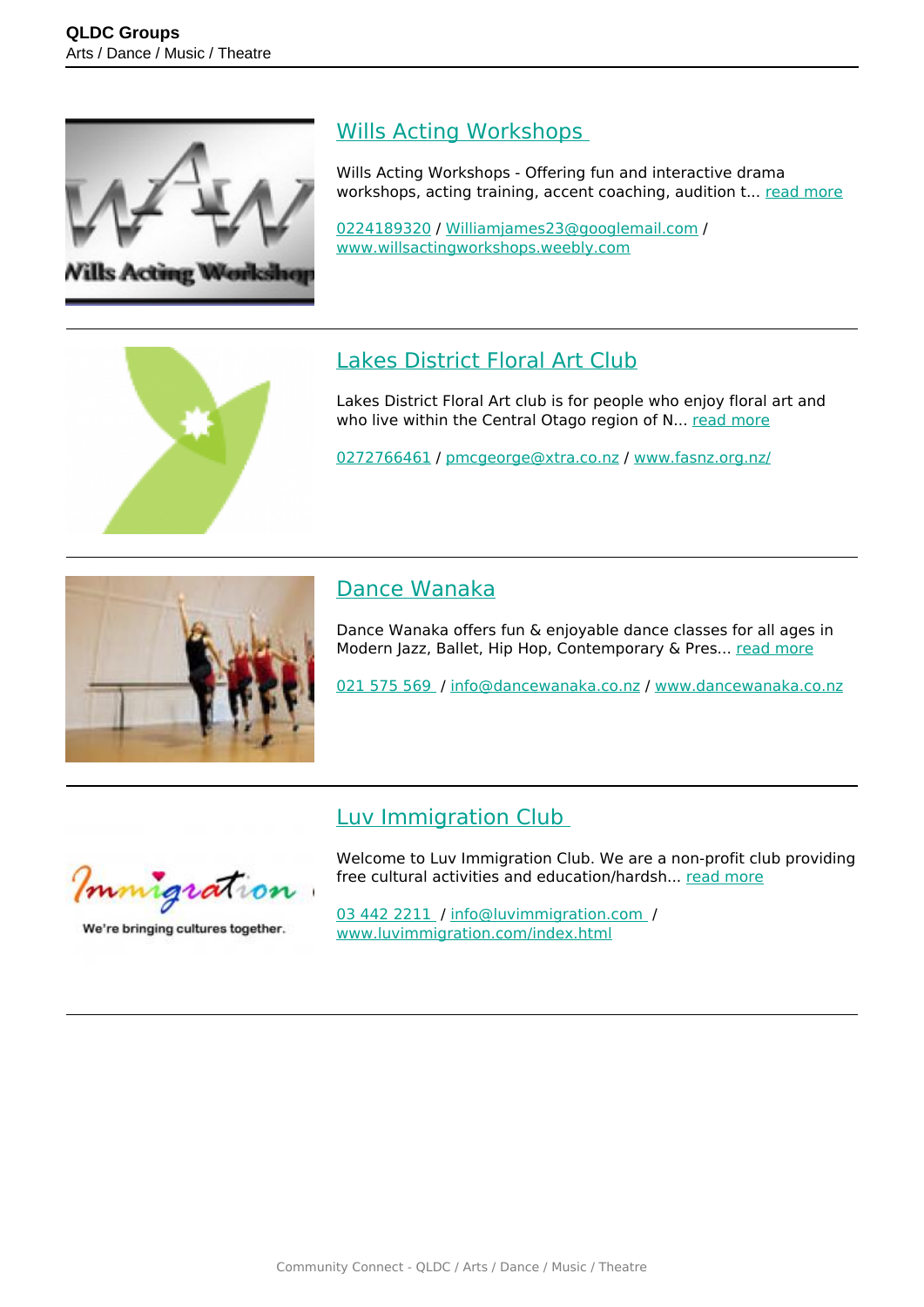

#### **Danceworks**

At Danceworks we provide dance classes in Jazz, Ballet, Tap, Hiphop, Contemporary & Musical Theatre in & around Que... [read more](https://groups.qldc.govt.nz/groups/show/danceworks/)

[021 062 2939](tel:0210622939) / [danceworksnz@gmail.com](mailto:danceworksnz@gmail.com ) / [www.danceworksqueenstown.co.nz/](http://www.danceworksqueenstown.co.nz/)

#### [Piano Lessons](https://groups.qldc.govt.nz/groups/show/piano-lessons/)

Piano lessons from Kana Takahashi at Wakatipu High School and also visiting the students houses in Wakatipu basin.P... [read more](https://groups.qldc.govt.nz/groups/show/piano-lessons/)

[0272380555](tel:0272380555) / [kanat.piano@gmail.com](mailto:kanat.piano@gmail.com)



## [Dance Social NZ](https://groups.qldc.govt.nz/groups/show/dance-social-nz/)

At Dance Social NZ we teach Modern Jive: an easy to learn, partner dance which is as it says Dancing and its Social... [read more](https://groups.qldc.govt.nz/groups/show/dance-social-nz/)

[021566013](tel:021566013) / [dancesocialnz@gmail.com](mailto:dancesocialnz@gmail.com)



#### [Pointe Central](https://groups.qldc.govt.nz/groups/show/pointe-central/)

Welcome to Pointe Central, Classical Ballet Coaching Academy located in beautiful Wanaka focused on achieving excep... [read more](https://groups.qldc.govt.nz/groups/show/pointe-central/)

[02102891754](tel:02102891754) / [info@pointecentral.co.nz](mailto:info@pointecentral.co.nz) / [www.pointecentral.co.nz](http://www.pointecentral.co.nz)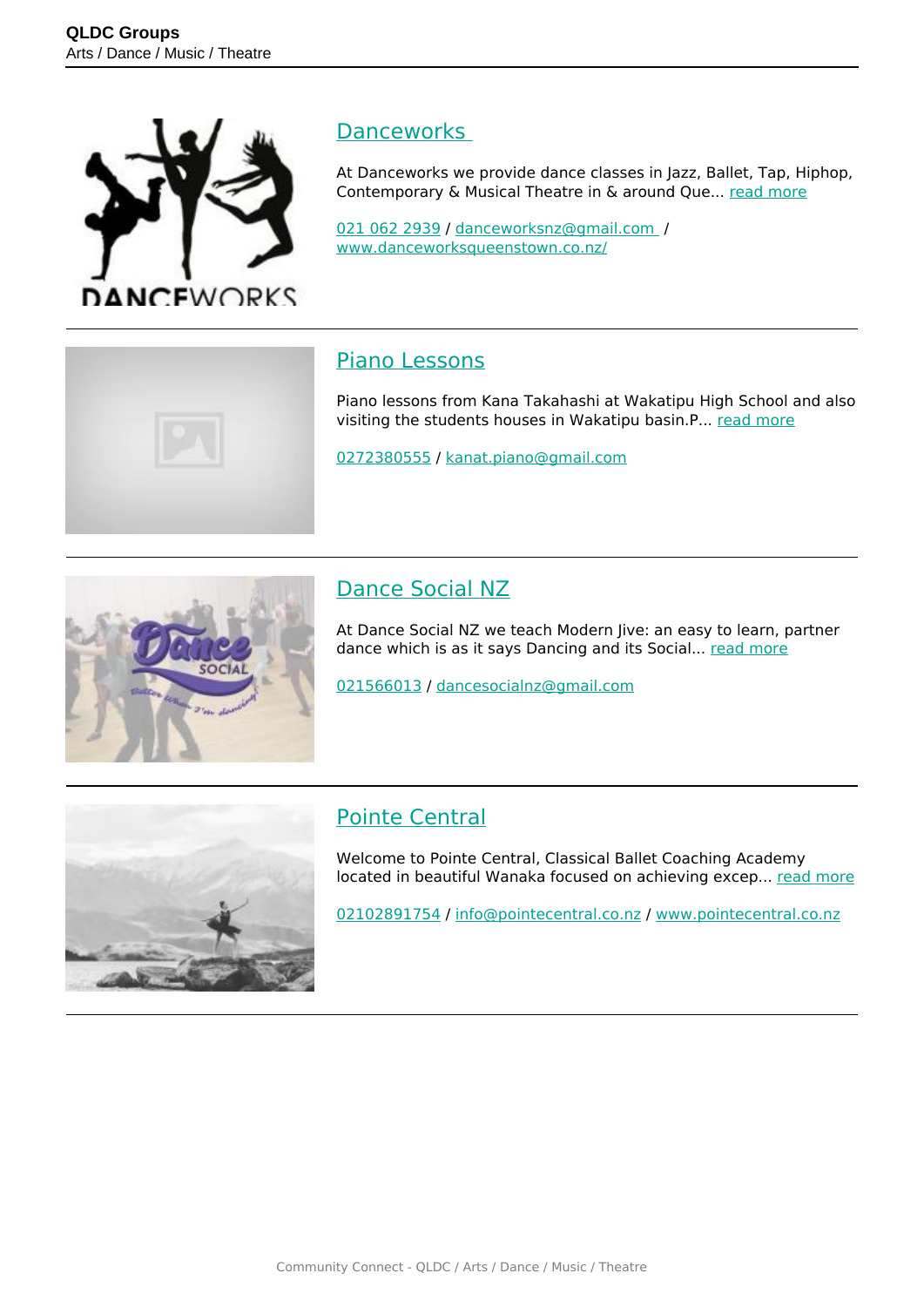



**KES THEATRE AR** 

#### [Arrowtown Mainly Music for Preschoolers](https://groups.qldc.govt.nz/groups/show/arrowtown-mainly-music-for-preschoolers/)

Meet during school terms only Tuesday 10am and Wednesday 1:30pm at the St Johns Presbyterian Church in Berkshire St... [read](https://groups.qldc.govt.nz/groups/show/arrowtown-mainly-music-for-preschoolers/) [more](https://groups.qldc.govt.nz/groups/show/arrowtown-mainly-music-for-preschoolers/)

[03 442 1992](tel:034421992) / [wcpchurch@xtra.co.nz](mailto:wcpchurch@xtra.co.nz) / [www.facebook.com/people/MainlyMusic-Arrowtown/](https://www.facebook.com/people/MainlyMusic-Arrowtown/100009692776591) [100009692776591](https://www.facebook.com/people/MainlyMusic-Arrowtown/100009692776591)

## [Lakes Theatre Arts](https://groups.qldc.govt.nz/groups/show/lakes-theatre-arts/)

Lakes Theatre Arts provides the highest quality classes in Ballet, Tap, Jazz, Musical Theatre, Drama, HipHop, Acro,... [read more](https://groups.qldc.govt.nz/groups/show/lakes-theatre-arts/)

[02102267291](tel:02102267291) / [info@lakestheatrearts.com](mailto:info@lakestheatrearts.com) / [www.lakestheatrearts.com](http://www.lakestheatrearts.com)

## [Queenstown Quilters and Patchworkers](https://groups.qldc.govt.nz/groups/show/queenstown-quilters-and-patchworkers/)

We are a group of people who gather weekly to stitch, share our projects and support local charities. [read more](https://groups.qldc.govt.nz/groups/show/queenstown-quilters-and-patchworkers/)

[027 375 0910](tel:0273750910) / [quiltersqt@gmail.com](mailto:quiltersqt@gmail.com) / [www.facebook.com/Queenstown-Quilters-](https://www.facebook.com/Queenstown-Quilters-Patchworkers-677250472434624/)[Patchworkers-677250472434624/](https://www.facebook.com/Queenstown-Quilters-Patchworkers-677250472434624/)



#### [IMIQ](https://groups.qldc.govt.nz/groups/show/imiq/)

IMIQ (Ikatan Masyarakat Indonesia di Queenstown) is an Indonesian community group in Queenstown. [read more](https://groups.qldc.govt.nz/groups/show/imiq/)

[0211896569](tel:0211896569) / [www.facebook.com/groups/imiq.queenstown/](https://www.facebook.com/groups/imiq.queenstown/)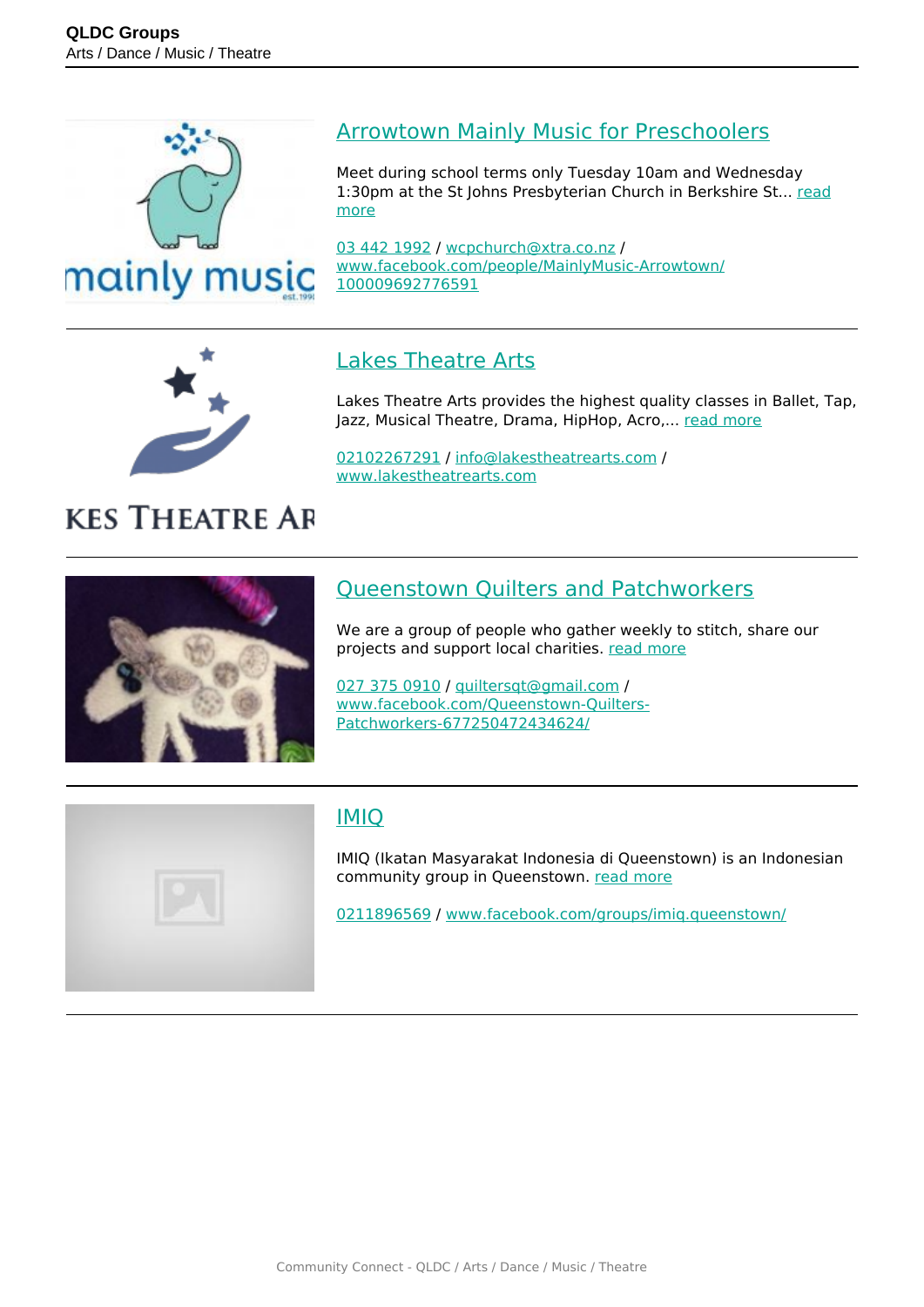

mainl

music

#### [Fun Languages](https://groups.qldc.govt.nz/groups/show/fun-languages/)

LCF Fun Languages has developed a sequential teaching and learning programme from as early as pre-school to Year 8.... [read](https://groups.qldc.govt.nz/groups/show/fun-languages/) [more](https://groups.qldc.govt.nz/groups/show/fun-languages/)

[03 442 0075](tel:034420075) / [nathalie@lcfclubs.co.nz](mailto:nathalie@lcfclubs.co.nz) / [lcfclubs.co.nz/queenstownandarrowtown/](https://lcfclubs.co.nz/queenstownandarrowtown/)

#### [Mainly Music Wanaka](https://groups.qldc.govt.nz/groups/show/mainly-music-wanaka/)

Held at Wanaka Presbyterian Community Church. Call Caroline on 027 279 2703 to check availability. [read more](https://groups.qldc.govt.nz/groups/show/mainly-music-wanaka/)

[027 279 2703](tel:0272792703) / [www.mainlymusic.org/](http://www.mainlymusic.org/)



# [Queenstown Community Choir](https://groups.qldc.govt.nz/groups/show/queenstown-community-choir/)

QCC is an unauditioned choir so if you love singing why not come a join us for an evening? Rehearsals are on Tuesda... [read more](https://groups.qldc.govt.nz/groups/show/queenstown-community-choir/)

[queenstownchoir@gmail.com](mailto:queenstownchoir@gmail.com) / [queenst](http://queenst)



#### [Remarkable Theatre](https://groups.qldc.govt.nz/groups/show/remarkable-theatre/)

Remarkable Theatre is run by a committee of volunteers Established in 2009 from Queenstown Shakespeare our communit... [read more](https://groups.qldc.govt.nz/groups/show/remarkable-theatre/)

 [021 185 0648](tel:0211850648) / [remarkabletheatrenz@gmail.com](mailto:remarkabletheatrenz@gmail.com) / [www.remarkabletheatre.org.nz/](http://www.remarkabletheatre.org.nz/)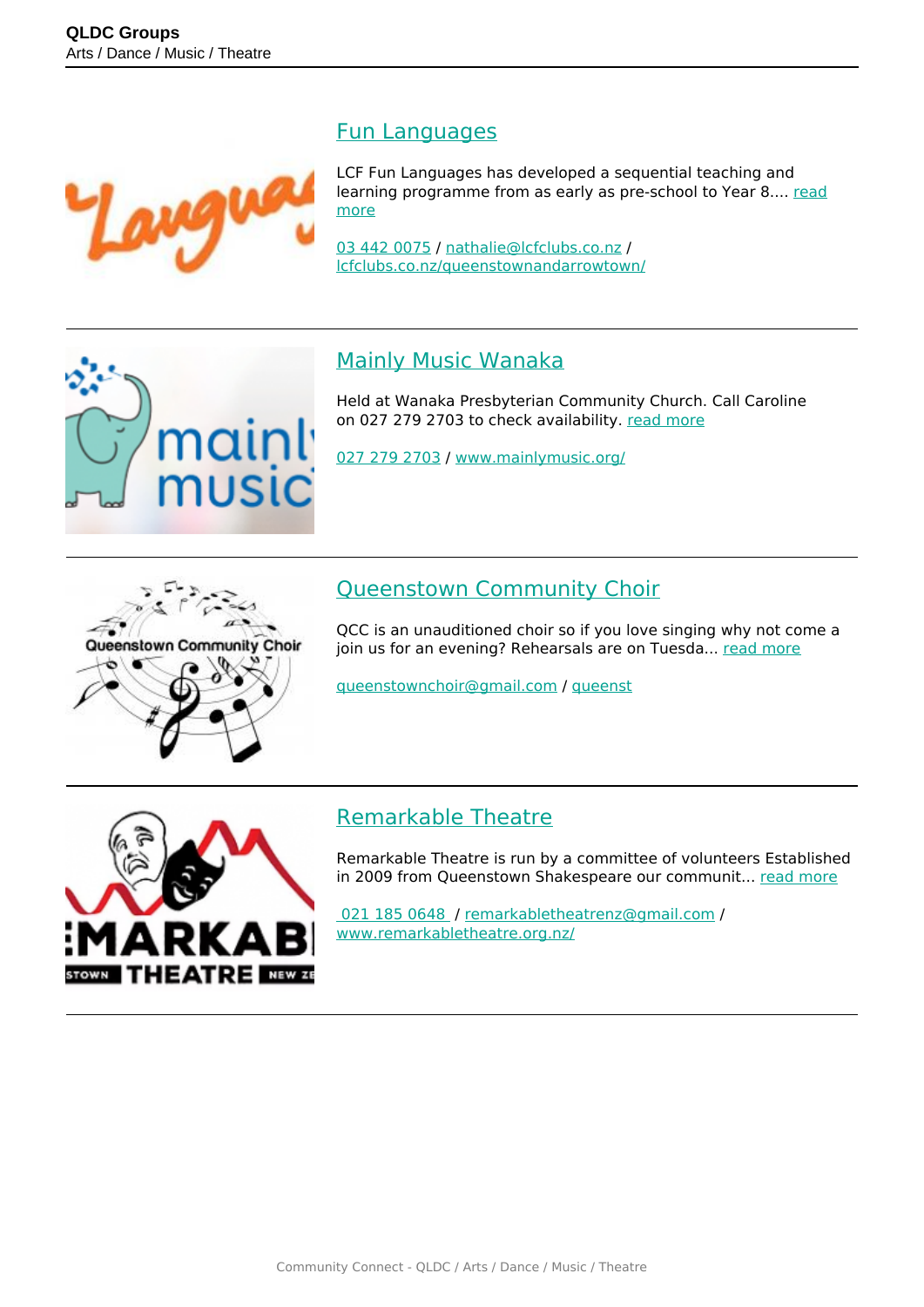

## [Wanaka Creative Fibre](https://groups.qldc.govt.nz/groups/show/wanaka-creative-fibre/)

Creative Fibre is the New Zealand organisation for all fibre crafts. We bring together spinners, weavers, knitters,... [read more](https://groups.qldc.govt.nz/groups/show/wanaka-creative-fibre/)

[otago@creativefibre.org.nz](mailto:otago@creativefibre.org.nz) / [www.creativefibre.org.nz](http://www.creativefibre.org.nz)



# [Wanaka Arts Society](https://groups.qldc.govt.nz/groups/show/wanaka-arts-society/)

The Wanaka Arts Society acts as an umbrella organisation to many groups, (painting, embroidery, quilt making, creat... [read more](https://groups.qldc.govt.nz/groups/show/wanaka-arts-society/)

[021 0827 0873](tel:02108270873) / [wanaka.arts.society@gmail.com](mailto:wanaka.arts.society@gmail.com) / [wanakartsociety.co.nz/](https://wanakartsociety.co.nz/)



# [Silk & Circus](https://groups.qldc.govt.nz/groups/show/silk-and-circus/)

Silk & Circus provides Aerials classes for both Kids and Adults. We focus on Aerial Silks, Trapeze, Lyra, Juggling ... [read more](https://groups.qldc.govt.nz/groups/show/silk-and-circus/)

[0212044854](tel:0212044854) / [hello@silkandcircus.co.nz](mailto:hello@silkandcircus.co.nz) / [www.silkandcircus.co.nz](http://www.silkandcircus.co.nz)



# [Wakatipu Woodcraft Guild](https://groups.qldc.govt.nz/groups/show/wakatipu-woodcraft-guild/)

Meetings Second Monday of month 7.30pm at a members workshop Please contact for details. [read more](https://groups.qldc.govt.nz/groups/show/wakatipu-woodcraft-guild/)

 [\(03\) 441 2103](tel:034412103) / [beckyparisbda@gmail.com](mailto:beckyparisbda@gmail.com) / [naw.org.nz/](http://naw.org.nz/)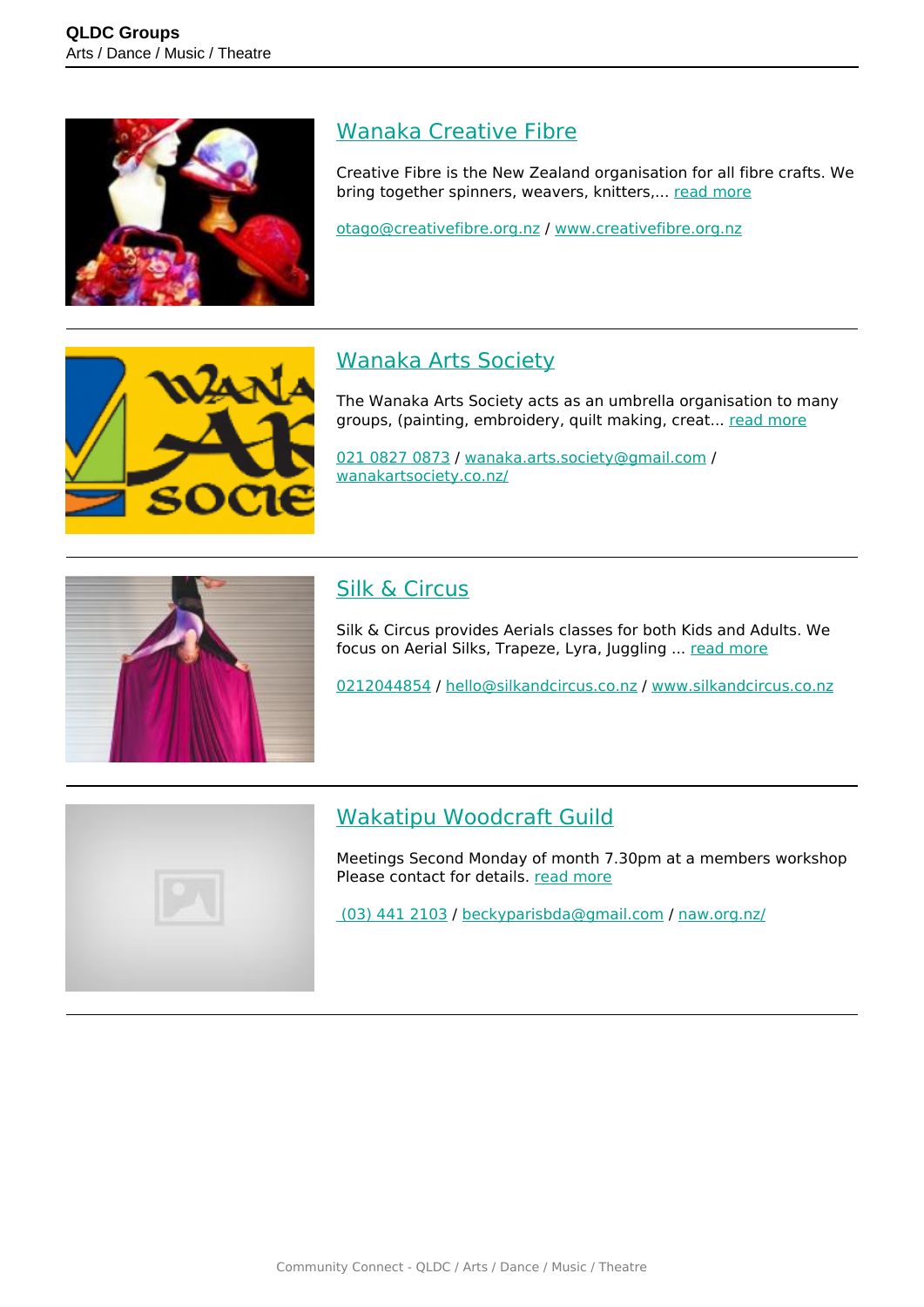

## [Lake Hayes / Arrowtown Line dancers](https://groups.qldc.govt.nz/groups/show/lake-hayes-arrowtown-line-dancers/)

Cost - \$10 per sessionLake Hayes PavilionMonday 10-12pm Beginner / ImproverWednesday 10-12pm Beginner / Improver 12... [read more](https://groups.qldc.govt.nz/groups/show/lake-hayes-arrowtown-line-dancers/)

[020 4111 9081](tel:02041119081) / [mollycrawford56@gmail.com](mailto:mollycrawford56@gmail.com)



# [Wanaka Pottery Group](https://groups.qldc.govt.nz/groups/show/wanaka-pottery-group/)

The Wanaka Arts Society acts as an umbrella organisation to many groups, (painting, embroidery, quilt making, creat... [read more](https://groups.qldc.govt.nz/groups/show/wanaka-pottery-group/)

[03 443 1707](tel:034431707) / [wyndrokpottery@xtra.co.nz](mailto:wyndrokpottery@xtra.co.nz)



## [Arrowtown Circus](https://groups.qldc.govt.nz/groups/show/arrowtown-circus/)

Arrowtown Circus provides classes for both Kids and Adults. It focuses on: Tumbling, Adagio, Handstands, Silks, Tra... [read more](https://groups.qldc.govt.nz/groups/show/arrowtown-circus/)

[0220172046](tel:0220172046) / [cirque@abigailrose.co.nz](mailto:cirque@abigailrose.co.nz) / [www.abigailrose.co.nz](http://www.abigailrose.co.nz)



#### [Lake Wanaka Tourism](https://groups.qldc.govt.nz/groups/show/lake-wanaka-tourism/)

Located in the stunning alps of the South Island in New Zealand, visitors from around the world are drawn to the Wa... [read more](https://groups.qldc.govt.nz/groups/show/lake-wanaka-tourism/)

[03 443 1574](tel:034431574) / [info@lakewanaka.co.nz](mailto:info@lakewanaka.co.nz) / [www.lakewanaka.co.nz](http://www.lakewanaka.co.nz)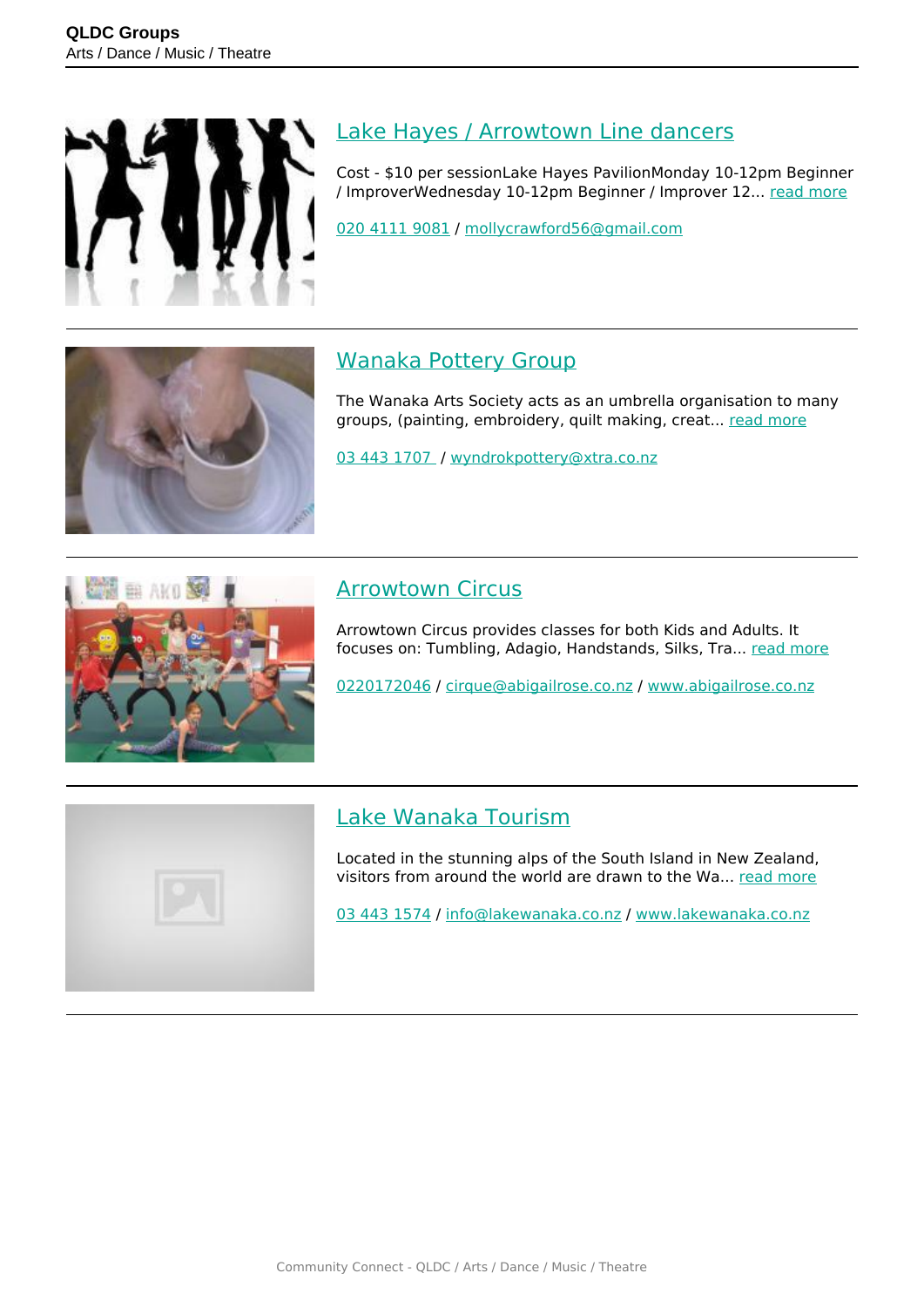

#### [Pembroke Folk Club](https://groups.qldc.govt.nz/groups/show/pembroke-folk-club/)

Martin Curtis, New Zealand Singer and Songwriter, has been writing and singing songs about his adopted country for ... [read more](https://groups.qldc.govt.nz/groups/show/pembroke-folk-club/)

[03 443 8152](tel:034438152) / [martincurtisnz@gmail.com](mailto:martincurtisnz@gmail.com) / [www.martincurtis.co.nz](http://www.martincurtis.co.nz)



# [LTA Studios - Adult Dance & Movement](https://groups.qldc.govt.nz/groups/show/lta-studios-adult-dance-and-movement/)

Find your feet & indulge your passion at LTA Studios. A one-stop shop for Dance & Movement in Frankton, Queenstown. [read more](https://groups.qldc.govt.nz/groups/show/lta-studios-adult-dance-and-movement/)

[02102267291](tel:02102267291) / [info@ltastudiosqt.com](mailto:info@ltastudiosqt.com) / [www.ltastudiosqt.com](http://www.ltastudiosqt.com)



# [Wanaka Ukeleles](https://groups.qldc.govt.nz/groups/show/wanaka-ukeleles/)

Wanaka Ukuleles started out as a bunch of enthusiastic learners attending workshops held by Rachel Pearson-Irvin. A... [read more](https://groups.qldc.govt.nz/groups/show/wanaka-ukeleles/)

[03 443 9297](tel:034439297) / [info@wanaka-ukuleles.nz](mailto:info@wanaka-ukuleles.nz) / [wanaka-ukuleles.nz/](http://wanaka-ukuleles.nz/)



#### [Dance Evolution Studios](https://groups.qldc.govt.nz/groups/show/dance-evolution-studios/)

Formerly known as Queenstown School of Dance, DEVOS has been teaching Wakatipu students since 2006. Queenstown cla... [read more](https://groups.qldc.govt.nz/groups/show/dance-evolution-studios/)

[devos.co.nz/](https://devos.co.nz/)

# **E EVOLUTION STU**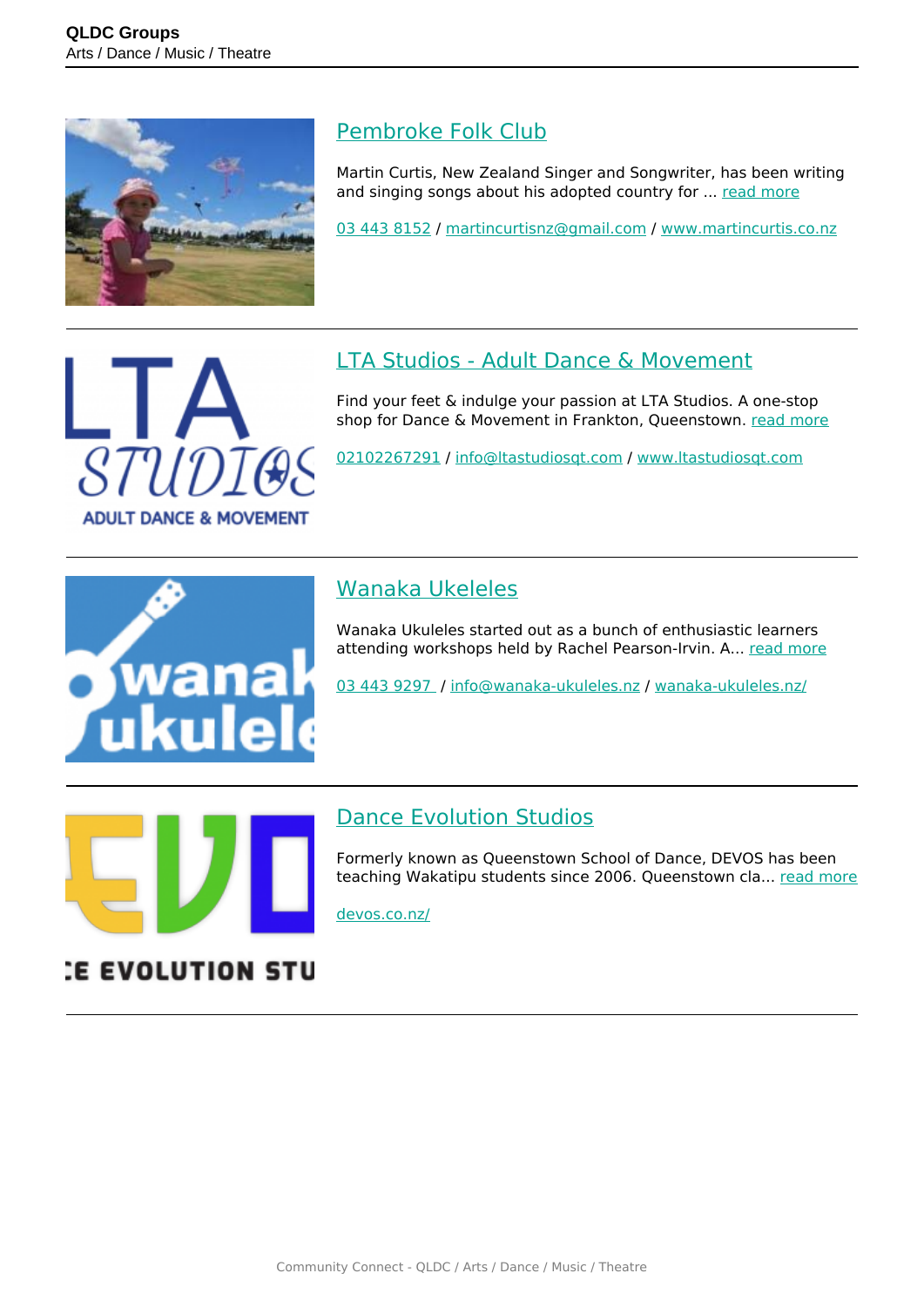

#### [Showbiz Queenstown](https://groups.qldc.govt.nz/groups/show/showbiz-queenstown/)

Showbiz Queenstown plays a major role in the cultural life of the Wakatipu community. It has a proud history of del... [read more](https://groups.qldc.govt.nz/groups/show/showbiz-queenstown/)

[showbizqt@gmail.com](mailto:showbizqt@gmail.com) / [www.facebook.com/showbizqt/](http://www.facebook.com/showbizqt/)



# [Queenstown Gymnastics Club Inc](https://groups.qldc.govt.nz/groups/show/queenstown-gymnastics-club-inc/)

The Queenstown Gymnastic Club is the Wakatipu's only fully equipped gym & includes a sprung floor and the apparatus... [read](https://groups.qldc.govt.nz/groups/show/queenstown-gymnastics-club-inc/) [more](https://groups.qldc.govt.nz/groups/show/queenstown-gymnastics-club-inc/)

[qtgymnastics@hotmail.co.nz](mailto:qtgymnastics@hotmail.co.nz) / [www.qtgymnastics.co.nz](http://www.qtgymnastics.co.nz)



# [Queenstown Art Society & Art Centre](https://groups.qldc.govt.nz/groups/show/queenstown-art-society-and-art-centre/)

The Queenstown Arts Centre is a non-profit organisation run by volunteers from the Queenstown Arts Society.Establis... [read more](https://groups.qldc.govt.nz/groups/show/queenstown-art-society-and-art-centre/)

[03 442 7782](tel:034427782) / [hello@queenstownartscentre.co.nz](mailto:hello@queenstownartscentre.co.nz) / [www.queenstownartscentre.co.nz](http://www.queenstownartscentre.co.nz)



#### [Arrowtown School Of Russian Ballet and Creative](https://groups.qldc.govt.nz/groups/show/arrowtown-school-of-russian-ballet-and-creative-arts/) [Arts](https://groups.qldc.govt.nz/groups/show/arrowtown-school-of-russian-ballet-and-creative-arts/)

This is the first school in New Zealand which focuses on Russian Classical Ballet, many other styles and combines n... [read more](https://groups.qldc.govt.nz/groups/show/arrowtown-school-of-russian-ballet-and-creative-arts/)

[022 157 1848](tel:0221571848) / [asorbaca@yahoo.com](mailto:asorbaca@yahoo.com) / [www.schoolofrussianballet.co.nz/](https://www.schoolofrussianballet.co.nz/)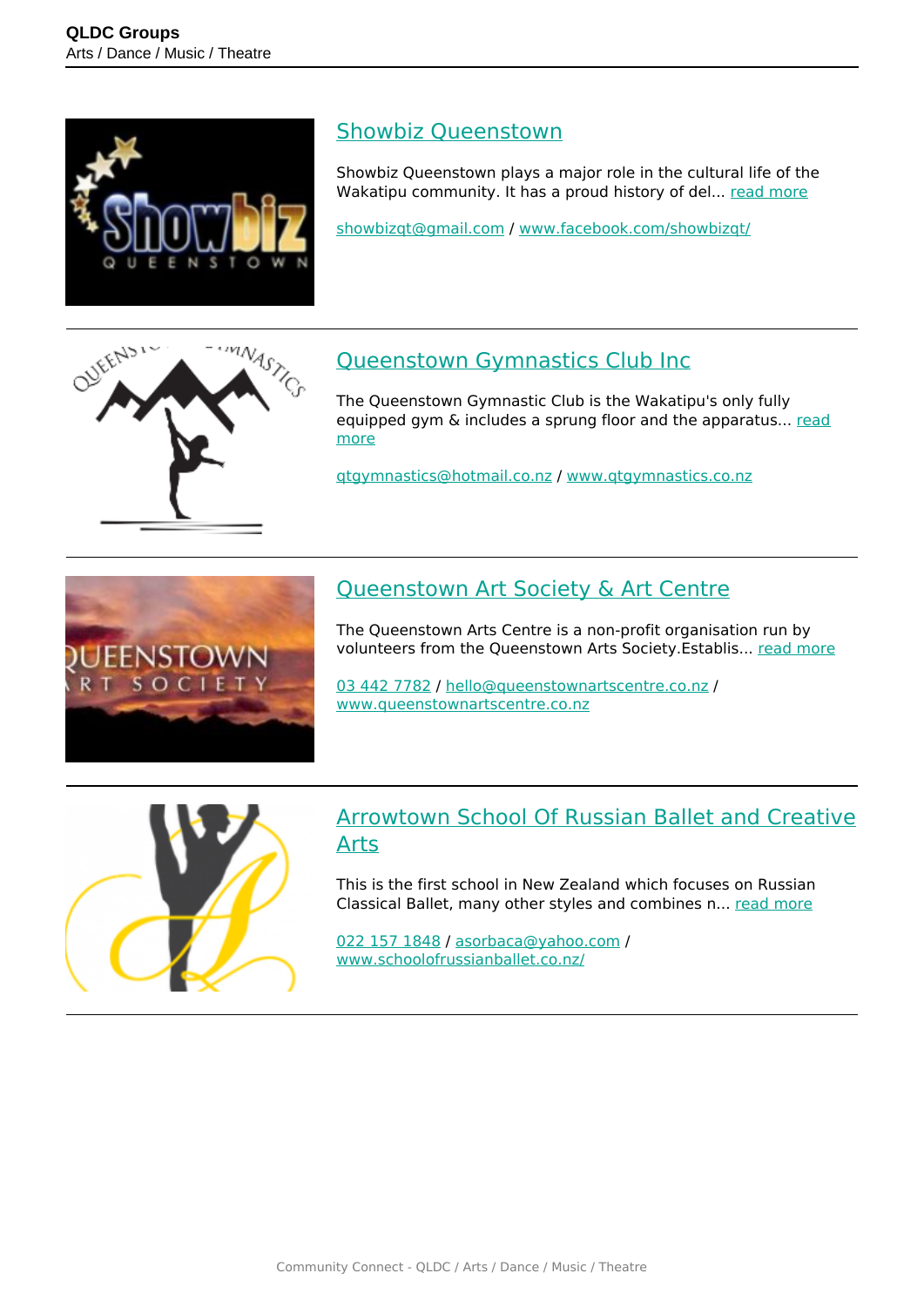

## [Creative Queenstown Art and Craft Market](https://groups.qldc.govt.nz/groups/show/creative-queenstown-art-and-craft-market/)

The "Creative Queenstown Arts and Crafts Markets" are set in a vibrant colourful arena, where visual and performing... [read more](https://groups.qldc.govt.nz/groups/show/creative-queenstown-art-and-craft-market/)

[021 122 7695](tel:0211227695) / [info@queenstownmarket.nz](mailto:info@queenstownmarket.nz) / [www.queenstownmarket.com/](http://www.queenstownmarket.com/)



# [Kate Moetaua Collective](https://groups.qldc.govt.nz/groups/show/kate-moetaua-collective/)

Supporting and growing young performers, developing a passion for the world of performing arts, embracing new theat... [read more](https://groups.qldc.govt.nz/groups/show/kate-moetaua-collective/)

[0210308157](tel:0210308157) / [thedramacollective@gmail.com](mailto:thedramacollective@gmail.com) / [thedramacollective.club/](https://thedramacollective.club/)



## [Queenstown Photography Club](https://groups.qldc.govt.nz/groups/show/queenstown-photography-club/)

The Queenstown Photography Club Inc. is a non-profit organisation of both amateur and professional photographers al... [read more](https://groups.qldc.govt.nz/groups/show/queenstown-photography-club/)

[queenstownphotoclub@gmail.com](mailto:queenstownphotoclub@gmail.com) / [queenstownphotographyclub.wordpress.com](http://queenstownphotographyclub.wordpress.com)



# [Wakatipu Potters Group](https://groups.qldc.govt.nz/groups/show/wakatipu-potters-group/)

Wakatipu Potters Group is a not-for-profit incorporated society and local community pottery club. We have been in e... [read more](https://groups.qldc.govt.nz/groups/show/wakatipu-potters-group/)

[wakatipupotters@gmail.com](mailto:wakatipupotters@gmail.com) / [www.ceramicsnz.org/Clubs/WakatipuPotters.cfm](http://www.ceramicsnz.org/Clubs/WakatipuPotters.cfm)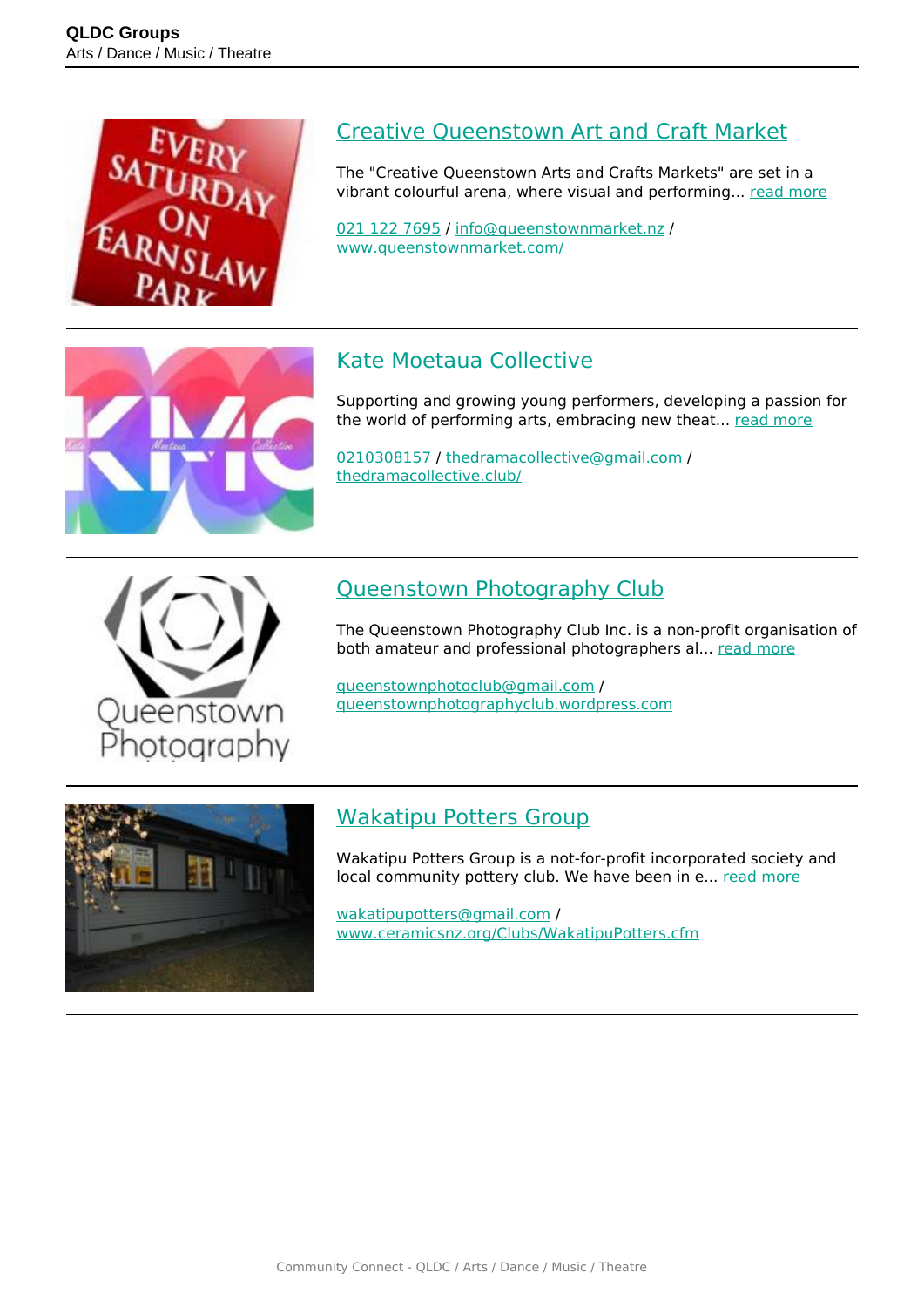

# [Latin Soul Dance](https://groups.qldc.govt.nz/groups/show/latin-soul-dance/)

We are a dance school in the Queenstown Lakes and Central Otago area specialising in Latin dances such as Salsa, Ba... [read more](https://groups.qldc.govt.nz/groups/show/latin-soul-dance/)

[0222376206](tel:0222376206) / [info@latinsoul.co.nz](mailto:info@latinsoul.co.nz) / [www.latinsoul.co.nz](http://www.latinsoul.co.nz)

# [Wanaka Printmakers](https://groups.qldc.govt.nz/groups/show/wanaka-printmakers/)

Printmakers Meets casually, most Tuesdays and Thursdays at noon in the Wanaka Arts Centre. [read more](https://groups.qldc.govt.nz/groups/show/wanaka-printmakers/)

[027 240 8553](tel:0272408553) / [wanaka.arts.society@gmail.com](mailto:wanaka.arts.society@gmail.com) / [wanakartsociety.co.nz/wanaka-creative-groups/](https://wanakartsociety.co.nz/wanaka-creative-groups/)



# [Kiwi Haka](https://groups.qldc.govt.nz/groups/show/kiwi-haka/)

[read more](https://groups.qldc.govt.nz/groups/show/kiwi-haka/)

[03 441 0101 or 0274 200 165](tel:034410101) / [kiwihaka@xtra.co.nz](mailto:kiwihaka@xtra.co.nz)



# [Queenstown Wedding Association](https://groups.qldc.govt.nz/groups/show/queenstown-wedding-association/)

The Queenstown Wedding Association (QWA) is a non-profit association with the goal of providing Queenstown wedding ... [read](https://groups.qldc.govt.nz/groups/show/queenstown-wedding-association/) [more](https://groups.qldc.govt.nz/groups/show/queenstown-wedding-association/)

[info@queenstownweddings.org](mailto:info@queenstownweddings.org) / [www.queenstownweddings.org](http://www.queenstownweddings.org)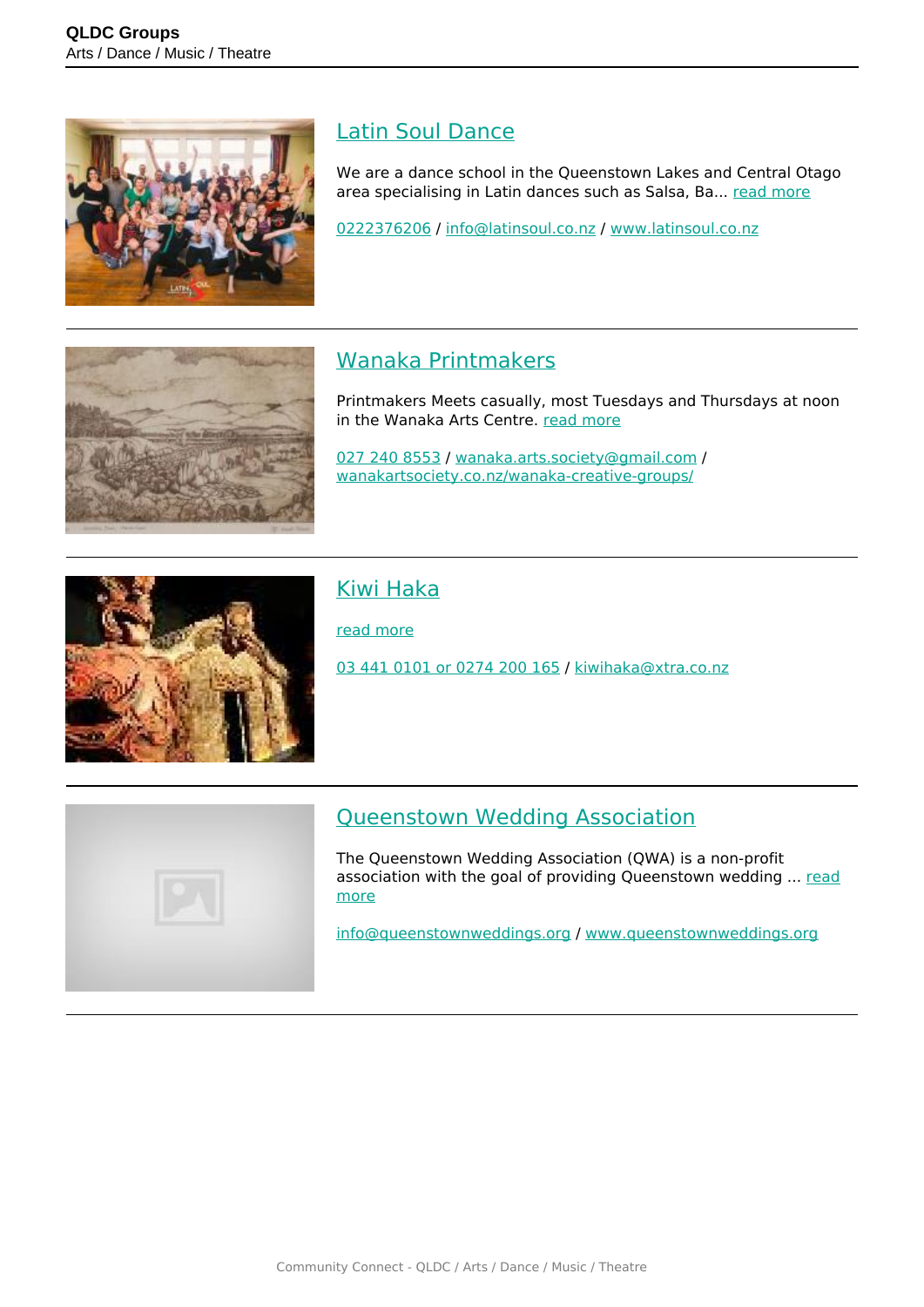

#### [Japanese Family Society of Queenstown](https://groups.qldc.govt.nz/groups/show/japanese-family-society-of-queenstown/)

Japanese Family Society of Queenstown is a non-profit organization to link between the Japanese and Queenstown loca... [read more](https://groups.qldc.govt.nz/groups/show/japanese-family-society-of-queenstown/)

[021-048-0078](tel:0210480078) / [japanesefamilyqueenstown@gmail.com](mailto:japanesefamilyqueenstown@gmail.com) / [japanesefamily.weebly.com/](http://japanesefamily.weebly.com/)

# **[Glenorchy Library](https://groups.qldc.govt.nz/groups/show/glenorchy-library/)**

See website for current opening hours - https://codcqldc.govt.nz/libraries/glenorchy-library [read more](https://groups.qldc.govt.nz/groups/show/glenorchy-library/)

[\(03\) 442 4378](tel:034424378) / [glenorchy.library@qldc.govt.nz](mailto:glenorchy.library@qldc.govt.nz) / [codc-qldc.govt.nz/libraries/glenorchy-library](https://codc-qldc.govt.nz/libraries/glenorchy-library)



brari

ntral Otago and Queenstown Lal

# [Wanaka Autumn Arts School](https://groups.qldc.govt.nz/groups/show/wanaka-autumn-arts-school/)

For our 29th annual school this year , we will be offering you an exciting programme of 16 classes with highly tale... [read more](https://groups.qldc.govt.nz/groups/show/wanaka-autumn-arts-school/)

[03 443 1810](tel:034431810) / [rvr@cleangreen.co.nz](mailto:rvr@cleangreen.co.nz) / [www.autumnartschool.net.nz/](http://www.autumnartschool.net.nz/)



#### [Queenstown & Southern Lakes Pipe Band](https://groups.qldc.govt.nz/groups/show/queenstown-and-southern-lakes-pipe-band/)

Pipe lessons at Qpact [read more](https://groups.qldc.govt.nz/groups/show/queenstown-and-southern-lakes-pipe-band/)

[027 4370831](tel:0274370831) / [jennifer.ian@xtra.co.nz](mailto:jennifer.ian@xtra.co.nz) / [www.facebook.com/groups/696232607241890](https://www.facebook.com/groups/696232607241890)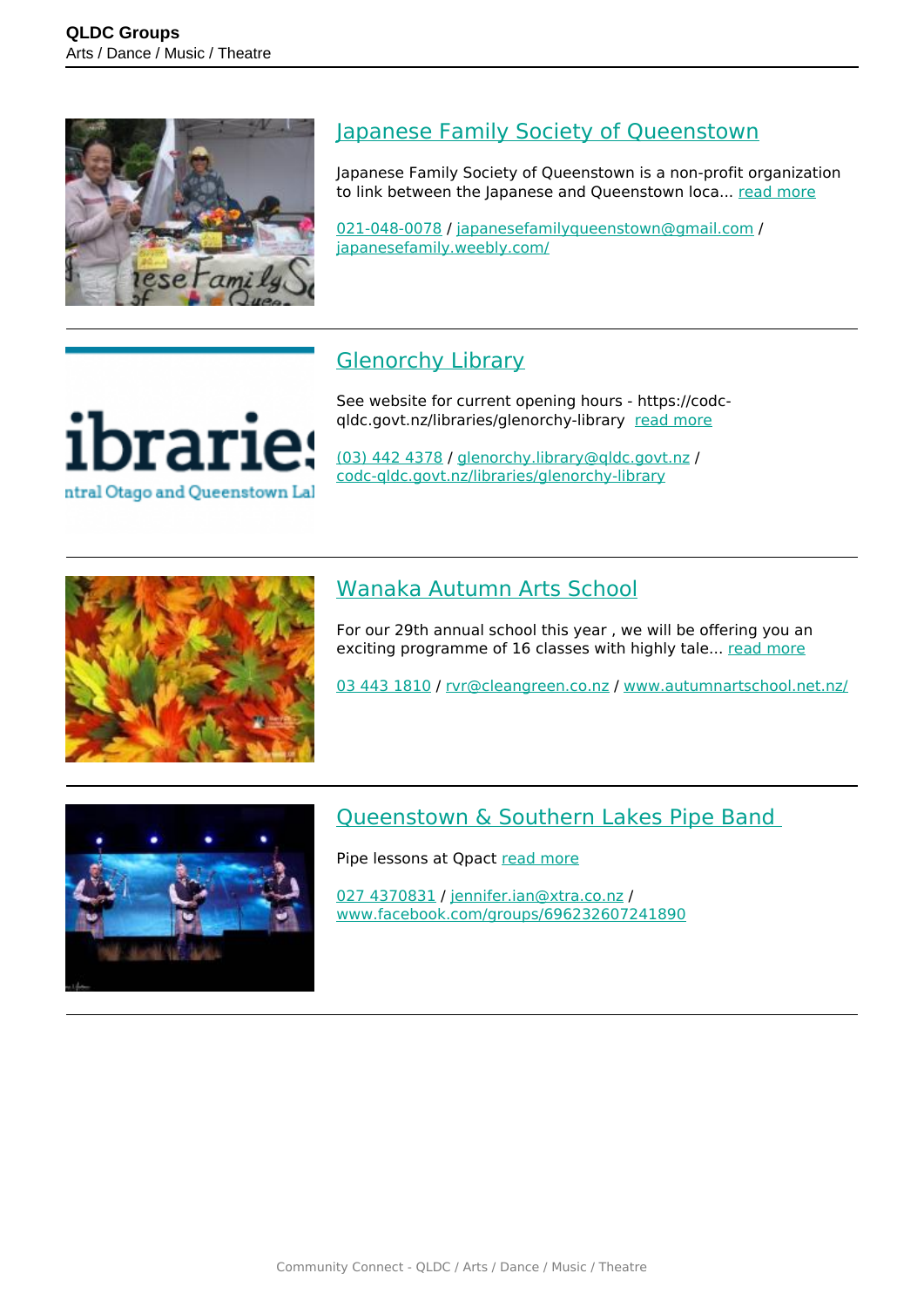

#### [Generosity NZ - Grants & Funding](https://groups.qldc.govt.nz/groups/show/generosity-nz-grants-and-funding/)

Generosity NZ is the largest digital search facility for funding information in Aotearoa. [read more](https://groups.qldc.govt.nz/groups/show/generosity-nz-grants-and-funding/)

[info@generosity.org.nz](mailto:info@generosity.org.nz) / [generosity.org.nz/](https://generosity.org.nz/)



## [The Painters Group](https://groups.qldc.govt.nz/groups/show/the-painters-group/)

PaintersMeets on the second Monday each month, 10:30am in the Wanaka Arts Centre. [read more](https://groups.qldc.govt.nz/groups/show/the-painters-group/)

[brendaclarke@me.com](mailto:brendaclarke@me.com) / [wanakartsociety.co.nz/wanaka-creative-groups/](https://wanakartsociety.co.nz/wanaka-creative-groups/)



## [Lakes District Museum & Gallery](https://groups.qldc.govt.nz/groups/show/lakes-district-museum-and-gallery/)

Open 8.30am - 5pm daily except Christmas Day. Researcher/archivist and education officer available. The Lakes Distr... [read more](https://groups.qldc.govt.nz/groups/show/lakes-district-museum-and-gallery/)

[442 1824](tel:4421824) / [info@museumqueenstown.com](mailto:info@museumqueenstown.com) / [www.MuseumQueenstown.com](http://www.MuseumQueenstown.com)



#### [Destination Queenstown](https://groups.qldc.govt.nz/groups/show/destination-queenstown/)

Destination Queenstown (DQ) is the Regional Tourism Organisation (RTO) responsible for the marketing of Queenstown ... [read more](https://groups.qldc.govt.nz/groups/show/destination-queenstown/)

[03 441 0700 / Freephone: 0800 478 336 \(NZ only\)](tel:0344107000800478336) / [reception@queenstownnz.co.nz](mailto:reception@queenstownnz.co.nz) / [www.queenstownnz.co.nz/](https://www.queenstownnz.co.nz/)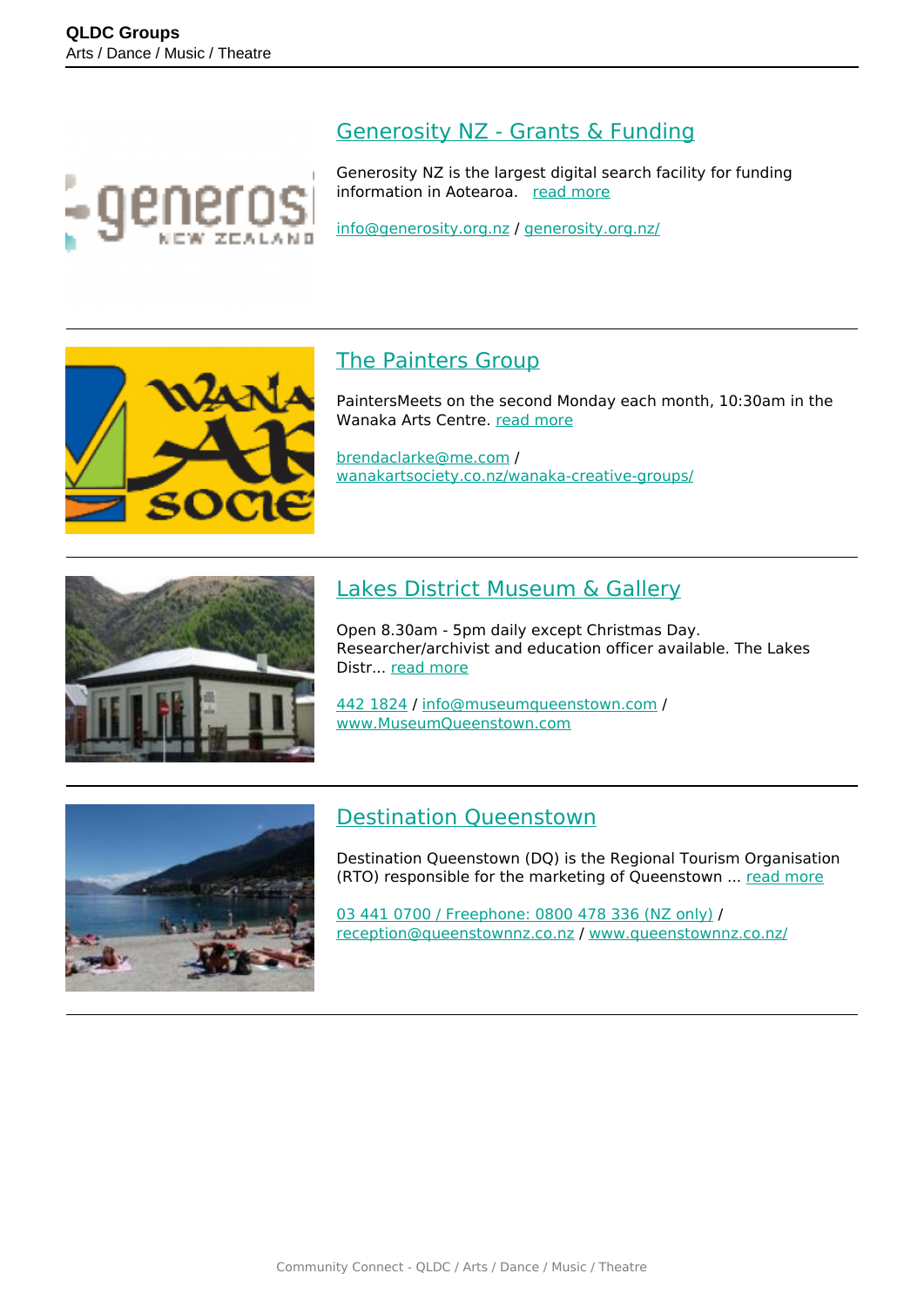

#### [Wanaka Arts Centre](https://groups.qldc.govt.nz/groups/show/wanaka-arts-centre/)

The Wanaka Arts Centre is a central, creative, community space for people in the heart of Wanaka for the general Up... [read more](https://groups.qldc.govt.nz/groups/show/wanaka-arts-centre/)

 [admin@nzwac.art](mailto: admin@nzwac.art) / [www.nzwac.art/](https://www.nzwac.art/)

# [Upper Clutha A&P Society Inc.](https://groups.qldc.govt.nz/groups/show/upper-clutha-a-and-p-society-inc/)

The Wanaka A&P Show is an iconic community event for Wanaka and the Southern Lakes that has grown into an event of ... [read more](https://groups.qldc.govt.nz/groups/show/upper-clutha-a-and-p-society-inc/)

[03 443 9559](tel:034439559) / [info@wanakashow.co.nz](mailto:info@wanakashow.co.nz) / [www.wanakashow.co.nz](http://www.wanakashow.co.nz)



# [Luv Immigration World](https://groups.qldc.govt.nz/groups/show/luv-immigration-world/)

Welcome to Luv Immigration World. New Zealand's First Ever Luv Immigration World Festival will be in Queenstown. ... [read more](https://groups.qldc.govt.nz/groups/show/luv-immigration-world/)

[03 442 2211](tel:034422211) / [info@luvimmigration.com](mailto:info@luvimmigration.com ) / [luvimmigration.com/luv-immigration-world.html](http://luvimmigration.com/luv-immigration-world.html)



# [Kōrerotia](https://groups.qldc.govt.nz/groups/show/korerotia/)

We are a group of locals who are passionate about Te Reo Māori (Māori Language) and Waiata (Māori songs). Most of u... [read more](https://groups.qldc.govt.nz/groups/show/korerotia/)

[0211208203](tel:0211208203) / [cory.ratahi@gmail.com](mailto:cory.ratahi@gmail.com) / [www.korerotia.co.nz](http://www.korerotia.co.nz)